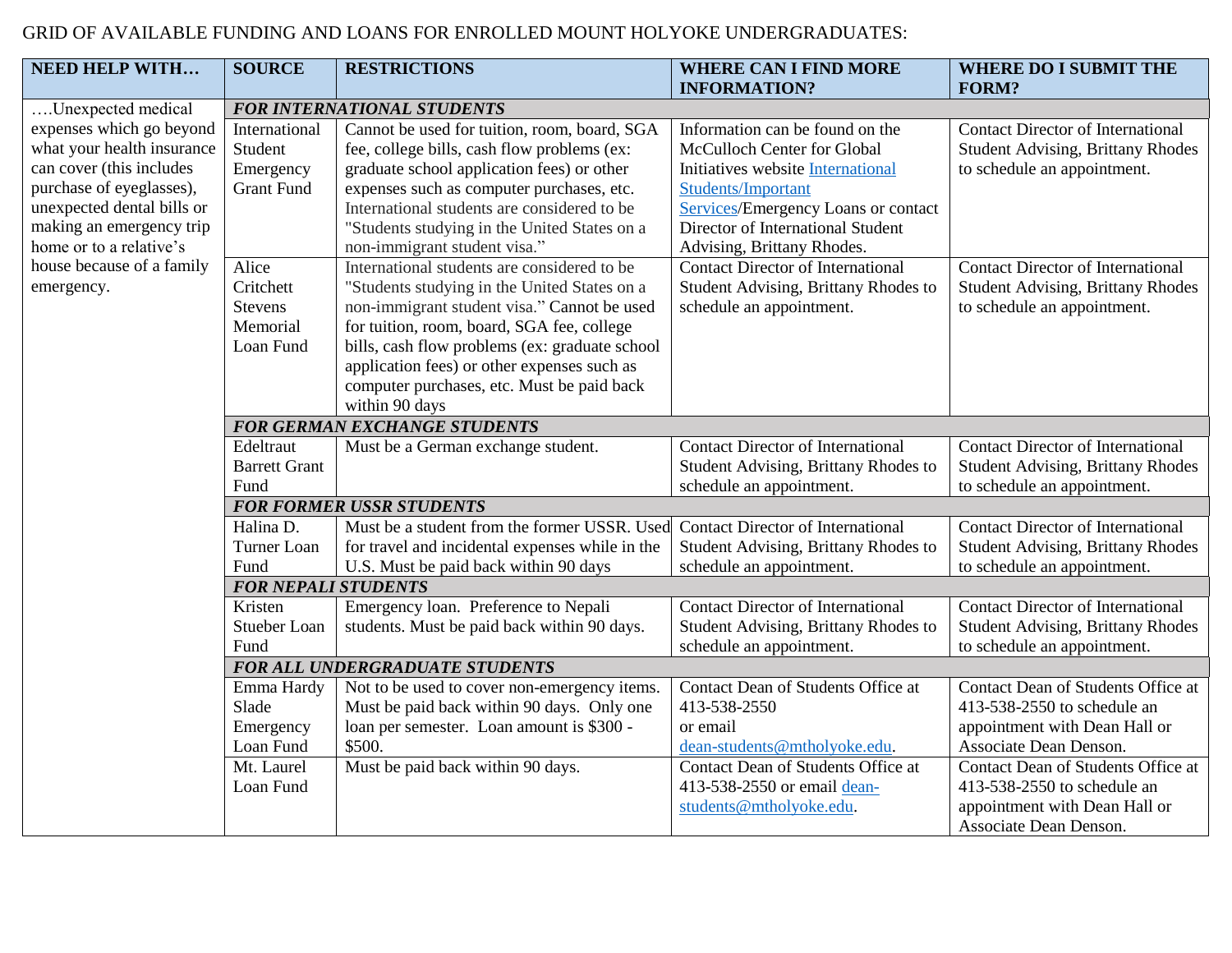| <b>NEED HELP WITH</b>                                                                                                                                                                                                                          | <b>SOURCE</b>                                                         | <b>RESTRICTIONS</b>                                                                                                                                                                                                                                                                                                                                                                                                                                                                                                | <b>WHERE CAN I FIND MORE</b><br><b>INFORMATION?</b>                                                                                            | <b>WHERE DO I SUBMIT THE</b><br><b>FORM?</b>                                                                              |  |
|------------------------------------------------------------------------------------------------------------------------------------------------------------------------------------------------------------------------------------------------|-----------------------------------------------------------------------|--------------------------------------------------------------------------------------------------------------------------------------------------------------------------------------------------------------------------------------------------------------------------------------------------------------------------------------------------------------------------------------------------------------------------------------------------------------------------------------------------------------------|------------------------------------------------------------------------------------------------------------------------------------------------|---------------------------------------------------------------------------------------------------------------------------|--|
| Unexpected medical                                                                                                                                                                                                                             | FOR FRANCES PERKINS STUDENTS                                          |                                                                                                                                                                                                                                                                                                                                                                                                                                                                                                                    |                                                                                                                                                |                                                                                                                           |  |
| expenses which go beyond<br>what your health insurance<br>can cover (this includes<br>purchase of eyeglasses),<br>unexpected dental bills or<br>making an emergency trip<br>home or to a relative's<br>house because of a family<br>emergency. | Deborah<br>Light Loan<br>Fund                                         | Must be an FP. Not to be used to cover non-<br>emergency items. Must be paid back within<br>90 days.<br>Max \$250.                                                                                                                                                                                                                                                                                                                                                                                                 | Contact the Frances Perkins Office at<br>413-538-2077.                                                                                         | <b>Contact the Frances Perkins Office</b><br>at 413-538-2077.                                                             |  |
| support for student<br>conference presentations<br>on international issues                                                                                                                                                                     | McCulloch<br>Center for<br>Global<br>Initiatives<br><b>Grant Fund</b> | Student must be enrolled at the time of<br>conference presentation. Funding up to 80%<br>of request (max: \$1,000 domestically and<br>\$1,200 internationally). Reimbursement upon<br>submission of receipts and reflection essay.<br>Students must submit a reflective essay (2-3)<br>pages) within two weeks after returning from<br>the conference.                                                                                                                                                             | Information can be found on the<br>McCulloch Center for Global<br>Initiatives website Grants &<br><b>Awards/Student Conference Support.</b>    | Application is submitted Student<br><b>Conference Funding Request.</b>                                                    |  |
| funding for unique.<br>ideas for a one-off<br>program, workshop, event,<br>etc.                                                                                                                                                                | <b>Student Life</b><br>Innovation<br><b>Grant Fund</b>                | Students who do not have access to any other<br>source of funding (e.g. Student Org Funding,<br>Department Funding, outside entity, etc.).<br>Takes at least two weeks to process request<br>and 2-4 weeks for preparing for event.<br>Funding is not retroactive. Proposals will not<br>be reviewed if already contracted any services<br>or confirmed any vendors/artists. Grantees<br>will work with the Office of Student<br>Programs on all event logistics, including<br>space, vendors, event content, etc. | Contact the Student Programs at<br>studentprograms@mtholyoke.edu to<br>set up an event advising meeting<br>before submitting your application. | <b>Application Student Life</b><br><b>Innovation Grant Application.</b><br>Deadline to apply is Friday, April<br>5, 2019. |  |
| travel abroad for the<br>first time.                                                                                                                                                                                                           | Karen Snyder<br>Sullivan<br>Memorial<br><b>Grant Fund</b>             | U.S. citizen who has never traveled outside<br>the U.S. and Canada after age 12. A MHC<br>sophomore, junior or Frances Perkins student.<br>Must be taken during or immediately<br>following the academic year. Up to \$7,000 to<br>travel abroad. Must have at least one full<br>semester of study remaining at MHC. Trip<br>must be a minimum of 4 weeks to<br>destinations outside the U.S. or Canada. No<br>package/group travel or academic/credit<br>program allowed.                                         | Information can be found on the Dean<br>of Students website Karen Snyder<br>Sullivan Travel.                                                   | Application deadline is mid-<br>October. Karen Snyder Sullivan<br><b>Travel Application.</b>                              |  |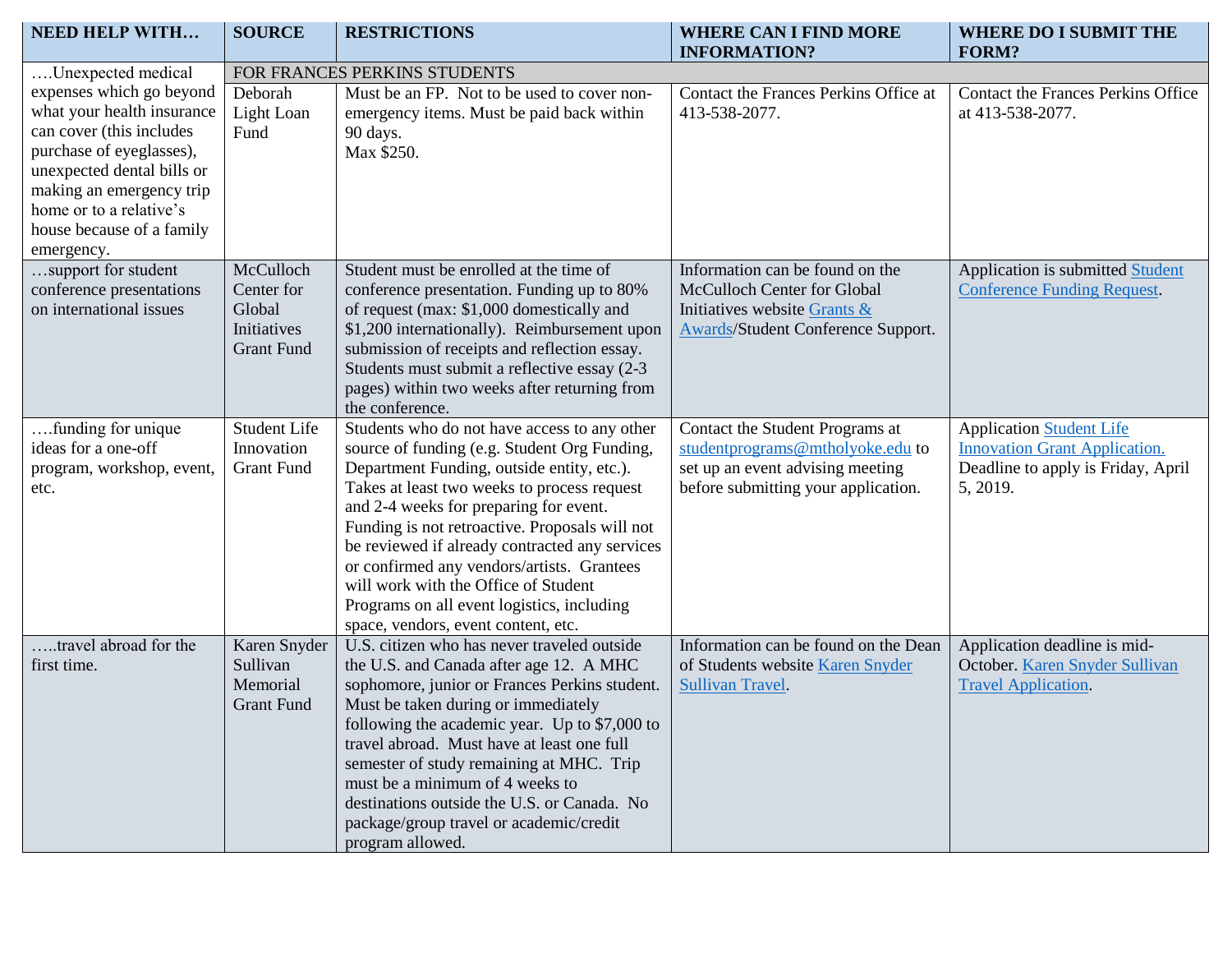| <b>NEED HELP WITH</b>                                                                                                                                                                                                                                                                                        | <b>SOURCE</b>                                                       | <b>RESTRICTIONS</b>                                                                                                                                                                                                                                                         | <b>WHERE CAN I FIND MORE</b><br><b>INFORMATION?</b>                                                                                         | <b>WHERE DO I SUBMIT THE</b><br><b>FORM?</b>                                                                                                                                                                                                                       |
|--------------------------------------------------------------------------------------------------------------------------------------------------------------------------------------------------------------------------------------------------------------------------------------------------------------|---------------------------------------------------------------------|-----------------------------------------------------------------------------------------------------------------------------------------------------------------------------------------------------------------------------------------------------------------------------|---------------------------------------------------------------------------------------------------------------------------------------------|--------------------------------------------------------------------------------------------------------------------------------------------------------------------------------------------------------------------------------------------------------------------|
| expenses associated with<br>the cost of registration<br>fees and/or travel expenses<br>related to attending or<br>presenting at academic<br>conferences or workshops,<br>participating in off-<br>campus research, or<br>engaging in services<br>learning related to your<br>academic program or<br>purpose. | President's<br><b>Grant Fund</b>                                    | Funding is not guaranteed. Application must<br>be submitted at least 3 weeks prior to<br>anticipated project. Cannot be used for<br>internship or study abroad. Max \$300 per<br>academic year.                                                                             | Information can be found on the Dean<br>of Students website Student<br>Conference Fund.                                                     | Application is a google form and<br>can be submitted online.                                                                                                                                                                                                       |
| support for tuition, etc.<br>because financial support<br>has been stopped by<br>family because of sexual<br>identity or gender identity.                                                                                                                                                                    | Lyon's<br>Legacy Loan<br>Fund                                       | 0% interest, repayment begins 6 months after<br>leaving MHC, third party documentation<br>required.                                                                                                                                                                         | <b>Contact Student Financial Services</b>                                                                                                   | <b>Contact Student Financial</b><br>Services.                                                                                                                                                                                                                      |
| support for research<br>and special projects in the<br>Department of English.                                                                                                                                                                                                                                | Jean Sudrann<br>'39 Research<br><b>Grant Fund</b>                   | Open to all students; not limited to English<br>majors. Can be used for travel, conference<br>participation, accommodations, workshops<br>and more.                                                                                                                         | Contact the English Department at<br>english@mtholyoke.edu                                                                                  | The application process consists of<br>a one or two paragraph research<br>plan that describes your project,<br>travel plans, etc and a simple<br>budget that outlines how the funds<br>will be used. Applications should<br>be emailed to<br>english@mtholyoke.edu |
| funding for individual<br>or group projects<br>involving creative work<br>that engages technology<br>and the arts (may include<br>any art or performing art<br>discipline).                                                                                                                                  | Arts &<br>Technology<br>Microgrants                                 | Limit of \$500.00. Reimbursement for<br>project-related expenses and supplies. Open<br>to all students. You are required to identify a<br>faculty or staff member with relevant<br>expertise, and to discuss your project proposal<br>and budget with them before applying. | https://www.mtholyoke.edu/acad/arts-<br>technology/microgrants or contact<br>Luke Jaeger, Microgrants<br>Coordinator, ljaeger@mtholyoke.edu | Deadlines: November 15 <sup>th</sup> and<br>March 1 <sup>st</sup> , proposals are submitted<br>through an online form including a<br>budget; if awarded a grant, final<br>reports are due within 30 days<br>after completing the project.                          |
| covering the cost of a<br><b>Physical Education Riding</b><br>Class                                                                                                                                                                                                                                          | Pegasus<br>Fund, Gail<br>Attridge<br>Fund, Lyon<br>Jacobson<br>Fund | Funding is not guaranteed and scholarship<br>amounts do not cover full amount of the class.<br>Amounts usually range from \$25-\$175.<br>Applications must be received by deadline.                                                                                         | Email Louise Labrie at<br>llabrie@mtholyoke.edu                                                                                             | A link to the form will be sent to<br>all Physical Education Riding<br>students-usually mid semester.<br>Follow the instructions for<br>submission on the form.                                                                                                    |